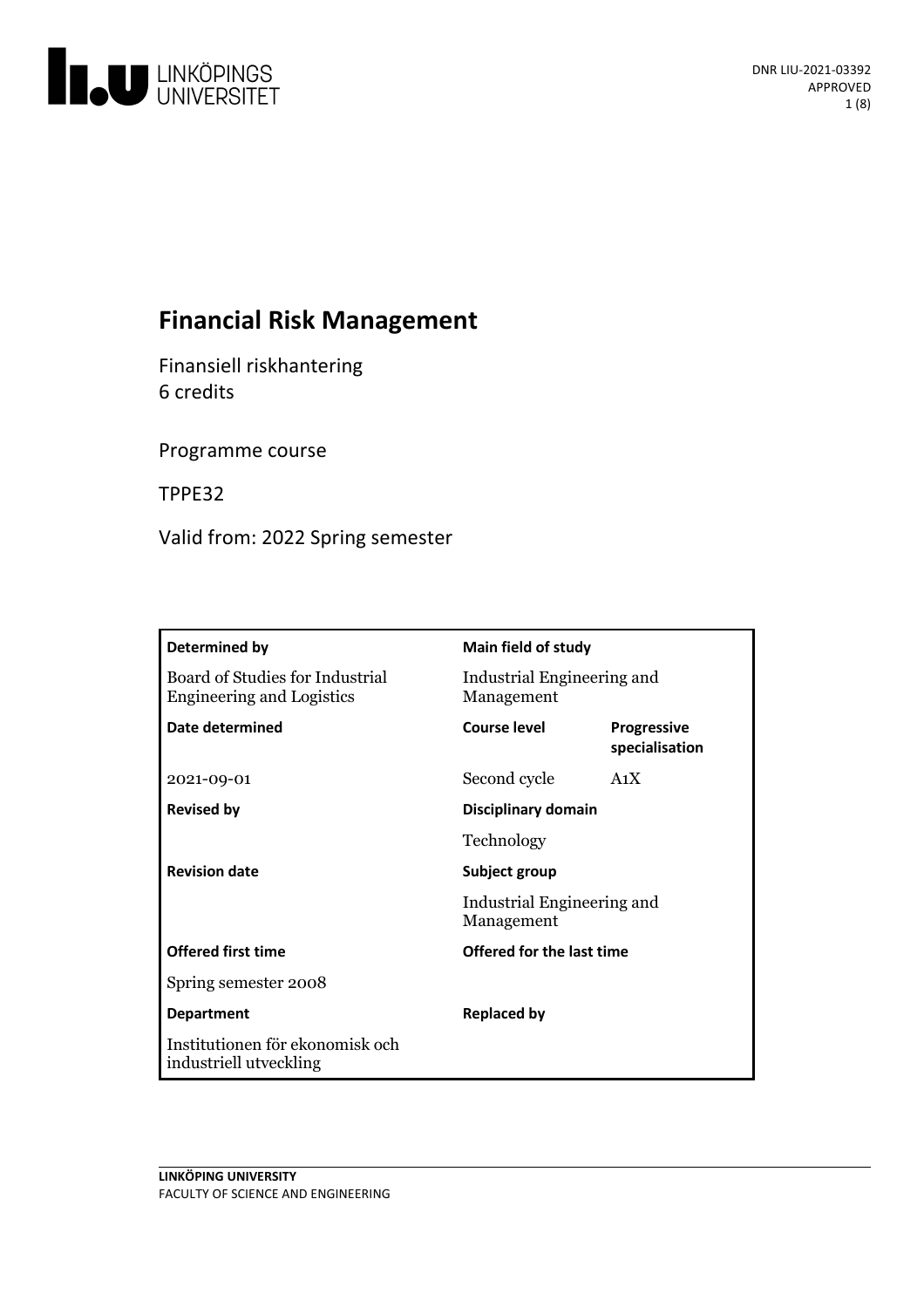# Course offered for

- Master of Science in Industrial Engineering and Management
- Master of Science in Applied Physics and Electrical Engineering
- Master of Science in Industrial Engineering and Management International
- Master of Science in Applied Physics and Electrical Engineering International
- Master's Programme in Mathematics

## Prerequisites

Introductory courses in statistics, probability theory, calculus, linear algebra, optimization

## Intended learning outcomes

The main aim of the course is to present models and techniques for measuring, controlling and changing financial risk exposure. By completion of the course the student should be able to:

- Describe different views on risk and explain how risk relates to expected
- 
- Describe and distinguish different financial- and non-financial risk types.<br>• Describe, implement, analyze and compare methods used to measure risk, evaluate different risk measures and analyze and forecast financial tim
- 
- 
- series.<br>• Derive central results for and compute different measures of risk.<br>• Explain how financial regulations affect financial markets.<br>• Demonstrate the ability to relate financial and sustainability-related risks.

## Course content

- Financial risks (Market-, credit-, liquidity-, and operational risk)
- Business risks (Strategic-, macroeconomic, and political risks)
- Time series analysis (Descriptive statistics, empirical properties)
- Volatility-, and correlation forecasts (EWMA, GARCH, Maximumlikelihood estimation, Copula)
- Risk measures (Value-at-Risk, Expected shortfall, Extreme value theory, Back-testing, Stress-testing)
- Financial regulation (Basel I, II och III, Solvency II)
- Risk mapping (Risk factors)
- Sustainability and ethics

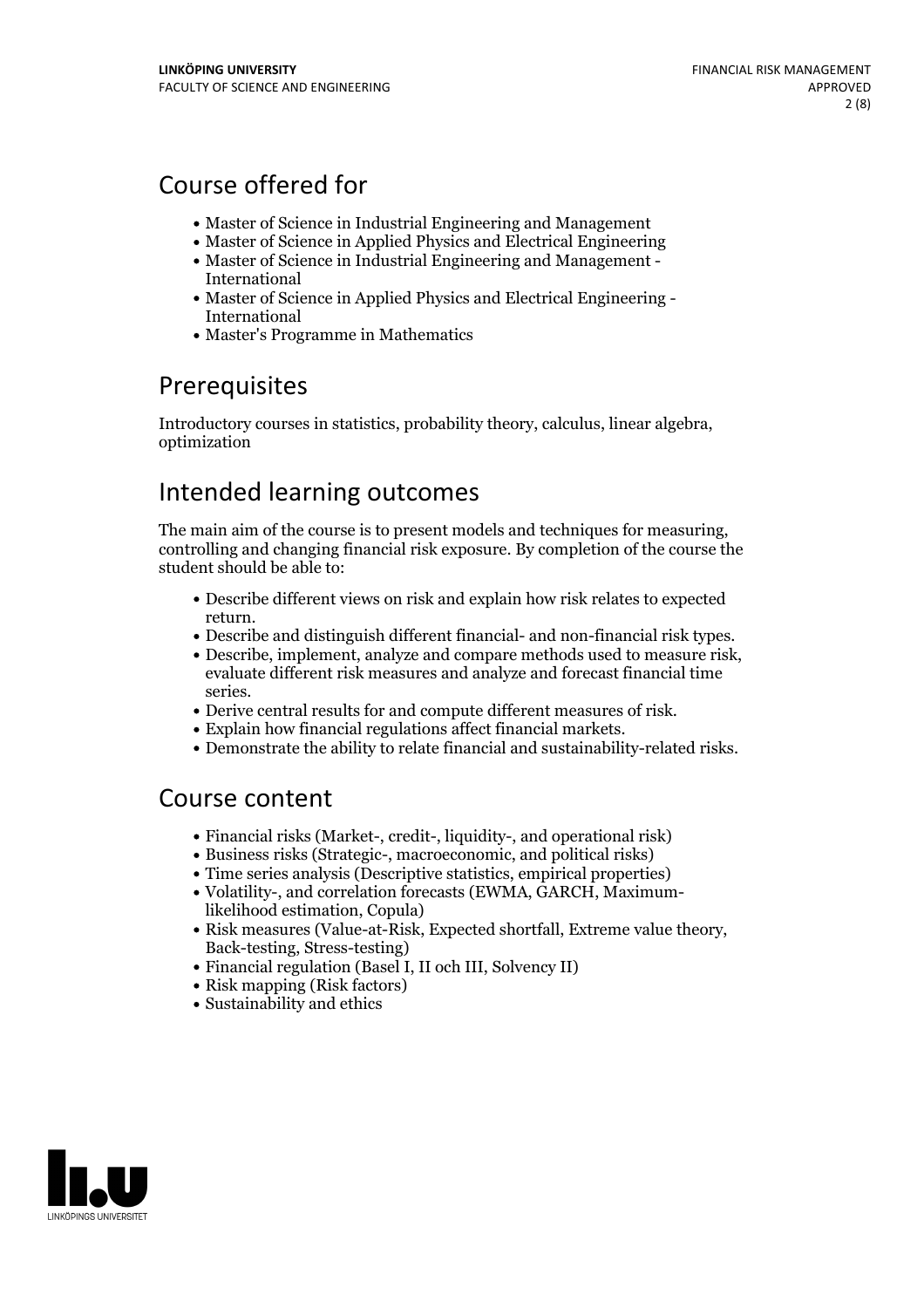## Teaching and working methods

The teaching is organized in lectures, supervision of group assignments and seminars. The seminars will be used for presentations and discussion of the group assignments.

## Examination

| MUN2 | Oral examination   | 4 credits | U, 3, 4, 5 |
|------|--------------------|-----------|------------|
| UPG2 | Seminar assignment | 2 credits | U.G        |

## Grades

Four-grade scale, LiU, U, 3, 4, 5

# Other information

Supplementary courses: Portfolio Management, Financial Valuation Methodology, , Financial Optimization

### **About teaching and examination language**

The teaching language is presented in the Overview tab for each course. The examination language relates to the teaching language as follows:

- If teaching language is "Swedish", the course as a whole could be given in Swedish, or partly in English. Examination language is Swedish, but parts
- If teaching language is "English", the course as a whole is taught in English.<br>Examination language is English.<br>If teaching language is "Swedish/English", the course as a whole will be
- taught in English if students without prior knowledge of the Swedish language participate. Examination language is Swedish or English depending on teaching language.

### **Other**

The course is conducted in a manner where both men's and women's experience and knowledge are made visible and developed.

The planning and implementation of a course should correspond to the course syllabus. The course evaluation should therefore be conducted with the course syllabus as a starting point.

If special circumstances prevail, the vice-chancellor may in a special decision specify the preconditions for temporary deviations from this course syllabus, and delegate the right to take such decisions.

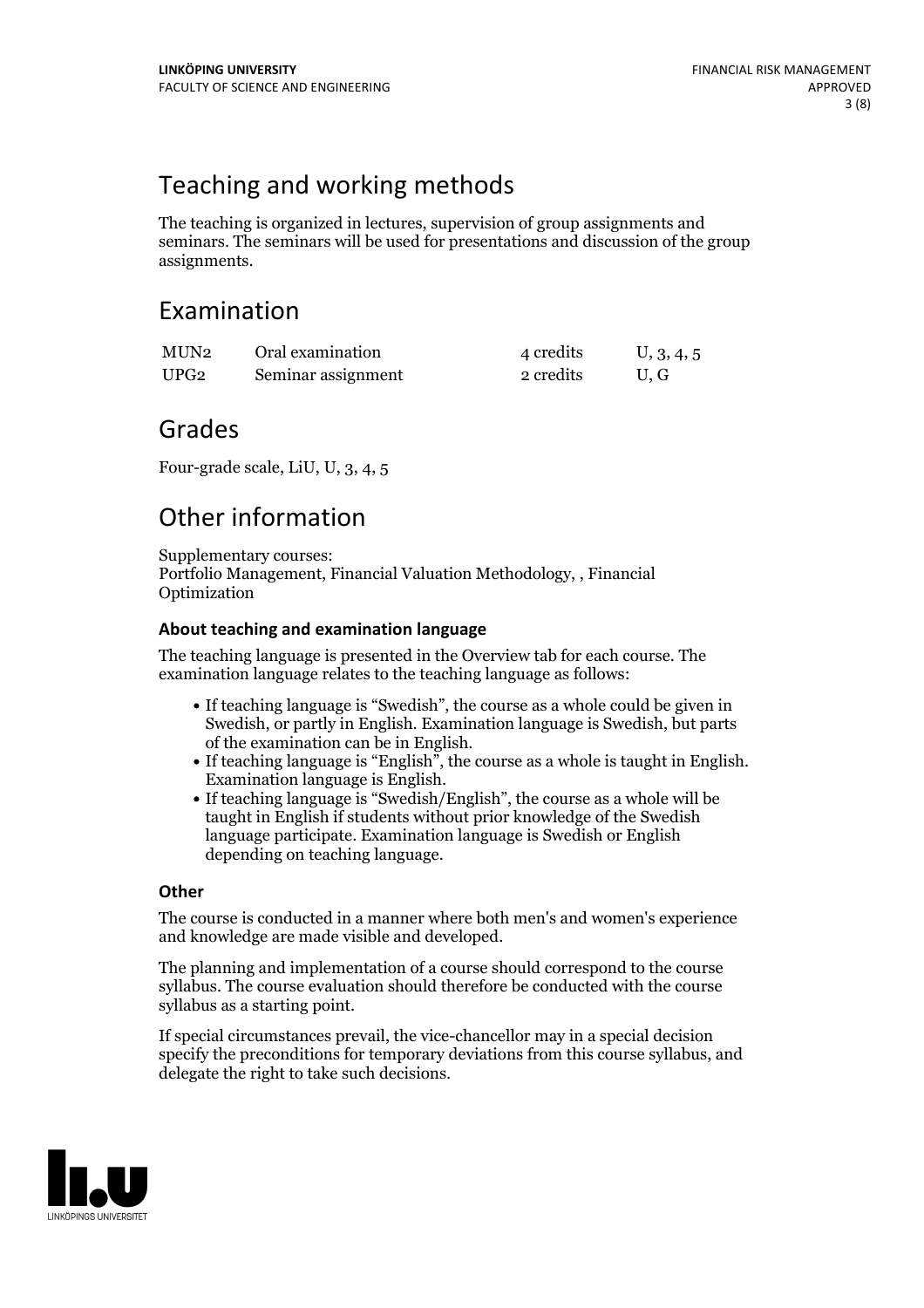## **Common rules**

### Course syllabus

A syllabus must be established for each course. The syllabus specifies the aim and contents of the course, and the prior knowledge that a student must have in order to be able to benefit from the course.

## Timetabling

Courses are timetabled after a decision has been made for this course concerning its assignment to a timetable module.

### Interruption in and deregistration from a course

The LiU decision, Guidelines concerning confirmation of participation in education (Dnr LiU-2020-02256), states that interruptions in study are to be recorded in Ladok. Thus, all students who do not participate in a course for which they have registered must record the interruption, such that the registration on the course can be removed. Deregistration from or interrupting a course is carried out using <sup>a</sup> web-based form: https://www.lith.liu.se/for- [studenter/kurskomplettering?l=en.](https://www.lith.liu.se/for-studenter/kurskomplettering?l=en)

## Cancelled courses and changes to the course syllabus

Courses with few participants (fewer than 10) may be cancelled or organised in a manner that differs from that stated in the course syllabus. The Dean is to deliberate and decide whether a course is to be cancelled or changed from the course syllabus.

## Guidelines relating to examinations and examiners

For details, see Guidelines for education and examination for first-cycle and second-cycle education at Linköping University, Dnr LiU-2020-04501 [\(http://styrdokument.liu.se/Regelsamling/VisaBeslut/917592\)](http://styrdokument.liu.se/Regelsamling/VisaBeslut/917592).

An examiner must be employed as a teacher at LiU according to the LiU Regulations for Appointments, Dnr LiU-2021-01204 [\(https://styrdokument.liu.se/Regelsamling/VisaBeslut/622784](https://styrdokument.liu.se/Regelsamling/VisaBeslut/622784)). For courses in second-cycle, the following teachers can be appointed as examiner: Professor (including Adjunct and Visiting Professor), Associate Professor (including Adjunct), Senior Lecturer (including Adjunct and Visiting Senior Lecturer), Research Fellow, or Postdoc. For courses in first-cycle, Assistant Lecturer (including Adjunct and Visiting Assistant Lecturer) can also be appointed as examiner in addition to those listed for second-cycle courses. In exceptional cases, a Part-time Lecturer can also be appointed as an examiner at both first- and second cycle, see Delegation of authority for the Board of Faculty of Science and Engineering.

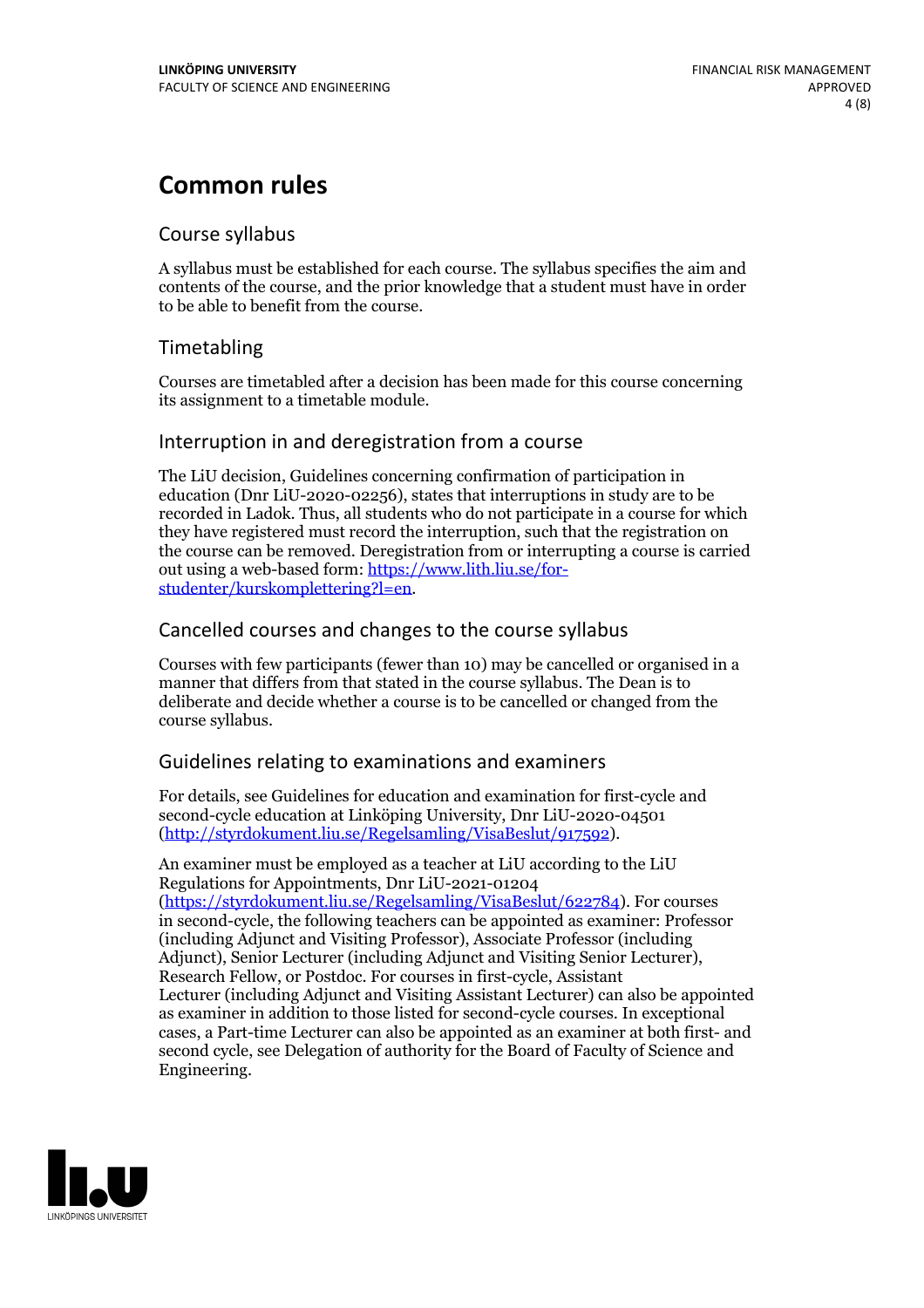## Forms of examination

#### **Principles for examination**

Written and oral examinations and digital and computer-based examinations are held at least three times a year: once immediately after the end of the course, once in August, and once (usually) in one of the re-examination periods. Examinations held at other times are to follow a decision of the faculty programme board.

Principles for examination scheduling for courses that follow the study periods:

- courses given in VT1 are examined for the first time in March, with re-examination in June and August
- courses given in VT2 are examined for the first time in May, with re-examination in August and October
- courses given in HT1 are examined for the first time in October, with re-examination in January and August
- courses given in HT2 are examined for the first time in January, with re-examination in March and in August.

The examination schedule is based on the structure of timetable modules, but there may be deviations from this, mainly in the case of courses that are studied and examined for several programmes and in lower grades (i.e. 1 and 2).

Examinations for courses that the faculty programme board has decided are to be held in alternate years are held three times during the school year in which the course is given according to the principles stated above.

Examinations for courses that are cancelled orrescheduled such that they are not given in one or several years are held three times during the year that immediately follows the course, with examination scheduling that corresponds to the scheduling that was in force before the course was cancelled or rescheduled.

When a course, or a written examination (TEN, DIT, DAT), is given for the last time, the regular examination and two re-examinations will be offered. Thereafter, examinations are phased out by offering three examinations during the following academic year at the same times as the examinations in any substitute course. If there is no substitute course, three examinations will be offered during re- examination periods during the following academic year. Other examination times are decided by the faculty programme board. In all cases above, the examination is also offered one more time during the academic year after the following, unless the faculty programme board decides otherwise. In total, 6 re-examinations are offered, of which 2 are regular re-examinations. In the examination registration system, the examinations given for the penultimate time and the last time are denoted.

If a course is given during several periods of the year (for programmes, or on different occasions for different programmes) the faculty programme board or boards determine together the scheduling and frequency of re-examination occasions.

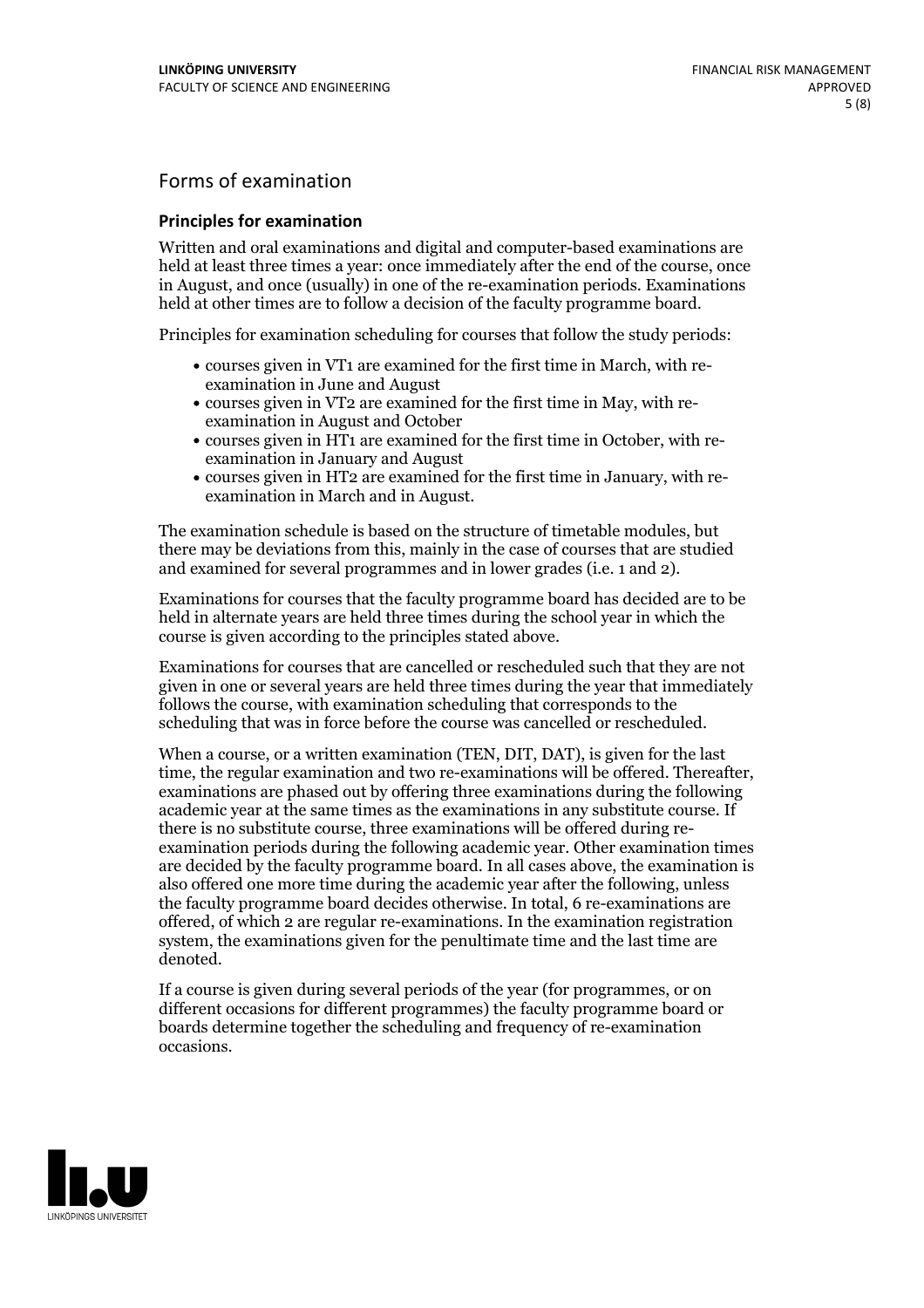### **Retakes of other forms of examination**

Regulations concerning retakes of other forms of examination than written examinations and digital and computer-based examinations are given in the LiU guidelines for examinations and examiners, [http://styrdokument.liu.se/Regelsamling/VisaBeslut/917592.](http://styrdokument.liu.se/Regelsamling/VisaBeslut/917592)

#### **Course closure**

For Decision on Routines for Administration of the Discontinuation of Educational Programs, Freestanding Courses and Courses in Programs, see DNR LiU-2021-04782. After a decision on closure and after the end of the discontinuation period, the students are referred to a replacement course (or similar) according to information in the course syllabus or programme syllabus. If a student has passed some part/parts of a closed program course but not all, and there is an at least partially replacing course, an assessment of crediting can be made. Any crediting of course components is made by the examiner.

#### **Registration for examination**

In order to take an written, digital or computer-based examination, registration in advance is mandatory, see decision in the university's rule book [https://styrdokument.liu.se/Regelsamling/VisaBeslut/622682.](https://styrdokument.liu.se/Regelsamling/VisaBeslut/622682) An unregistered student can thus not be offered a place. The registration is done at the Student Portal or in the LiU-app during the registration period. The registration period opens 30 days before the date of the examination and closes 10 days before the date of the examination. Candidates are informed of the location of the examination by email, four days in advance.

#### **Code of conduct for students during examinations**

Details are given in a decision in the university's rule book: <http://styrdokument.liu.se/Regelsamling/VisaBeslut/622682>.

#### **Retakes for higher grade**

Students at the Institute of Technology at LiU have the right to retake written examinations and digital and computer-based examinations in an attempt to achieve a higher grade. This is valid for all examination components with code "TEN", "DIT" and "DAT". The same right may not be exercised for other examination components, unless otherwise specified in the course syllabus.

A retake is not possible on courses that are included in an issued degree diploma.

#### **Grades**

The grades that are preferably to be used are Fail (U), Pass (3), Pass not without distinction  $(4)$  and Pass with distinction  $(5)$ .

- Grades U, 3, 4, 5 are to be awarded for courses that have written or digital examinations.<br>• Grades Fail (U) and Pass (G) may be awarded for courses with a large
- degree of practical components such as laboratory work, project work and

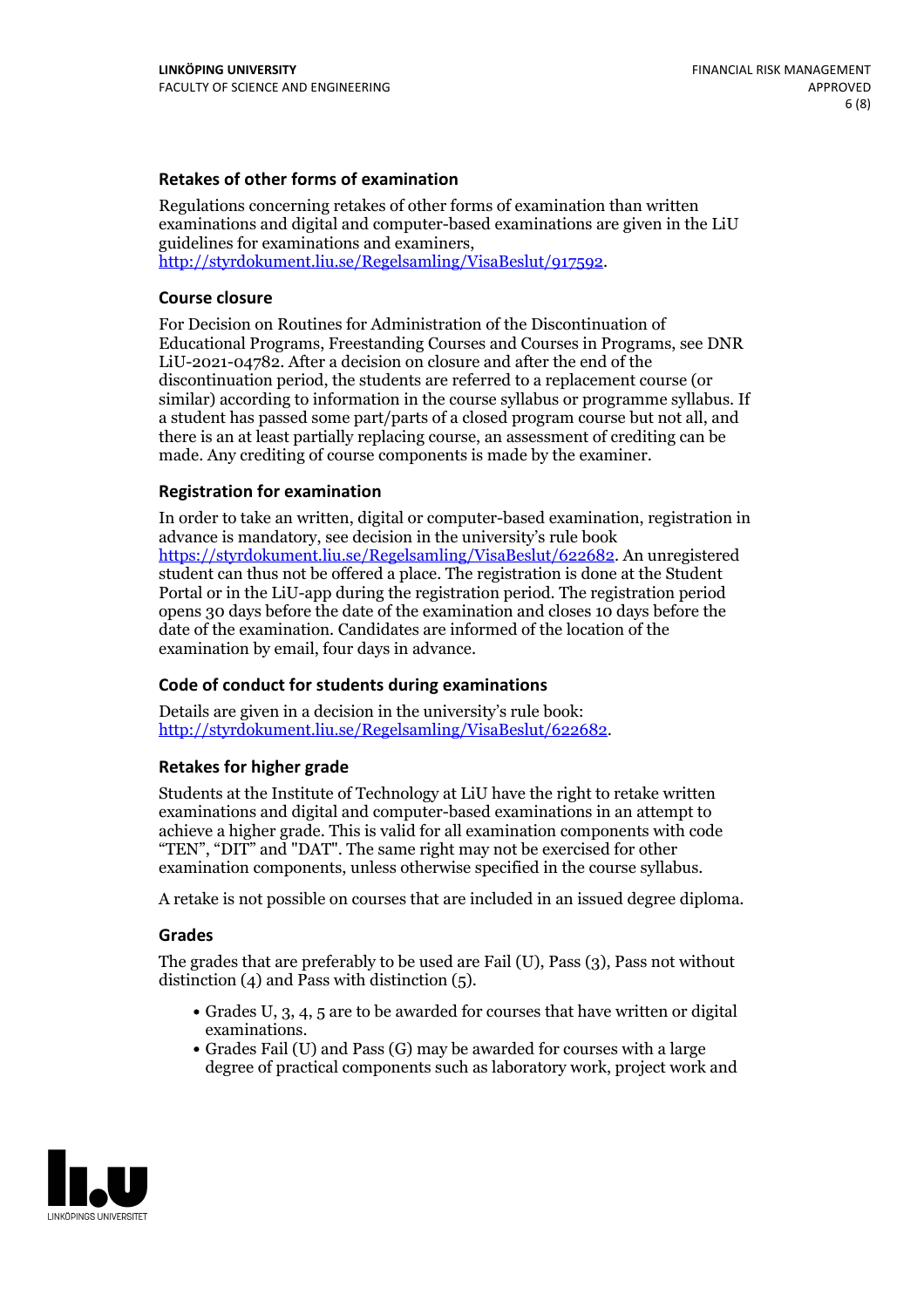group work.<br>• Grades Fail (U) and Pass (G) are to be used for degree projects and other independent work.

#### **Examination components**

The following examination components and associated module codes are used at the Faculty of Science and Engineering:

- Grades U, 3, 4, 5 are to be awarded for written examinations (TEN) and
- digital examinations (DIT).<br>• Examination components for which the grades Fail (U) and Pass (G) may be awarded are laboratory work (LAB), project work (PRA), preparatory written examination (KTR), digital preparatory written examination (DIK), oral examination (MUN), computer-based examination (DAT), home
- assignment (HEM), and assignment (UPG).<br>• Students receive grades either Fail (U) or Pass (G) for other examination components in which the examination criteria are satisfied principally through active attendance such as tutorial group (BAS) or examination item
- (MOM).<br>• Grades Fail (U) and Pass (G) are to be used for the examination components Opposition (OPPO) and Attendance at thesis presentation (AUSK) (i.e. part of the degree project).

In general, the following applies:

- 
- Mandatory course components must be scored and given <sup>a</sup> module code. Examination components that are not scored, cannot be mandatory. Hence, it is voluntary to participate in these examinations, and the voluntariness must be clearly stated. Additionally, if there are any associated conditions to
- the examination component, these must be clearly stated as well.<br>• For courses with more than one examination component with grades U,3,4,5, it shall be clearly stated how the final grade is weighted.

For mandatory components, the following applies (in accordance with the LiU Guidelines for education and examination for first-cycle and second-cycle education at Linköping University,<br>[http://styrdokument.liu.se/Regelsamling/VisaBeslut/917592\)](http://styrdokument.liu.se/Regelsamling/VisaBeslut/917592):

If special circumstances prevail, and if it is possible with consideration of the nature of the compulsory component, the examiner may decide to replace the compulsory component with another equivalent component.

For possibilities to alternative forms of examinations, the following applies (in accordance with the LiU Guidelines for education and examination for first-cycle [http://styrdokument.liu.se/Regelsamling/VisaBeslut/917592\)](http://styrdokument.liu.se/Regelsamling/VisaBeslut/917592):

If the LiU coordinator for students with disabilities has granted a student the right to an adapted examination for a written examination in an examination hall, the student has the right to it.